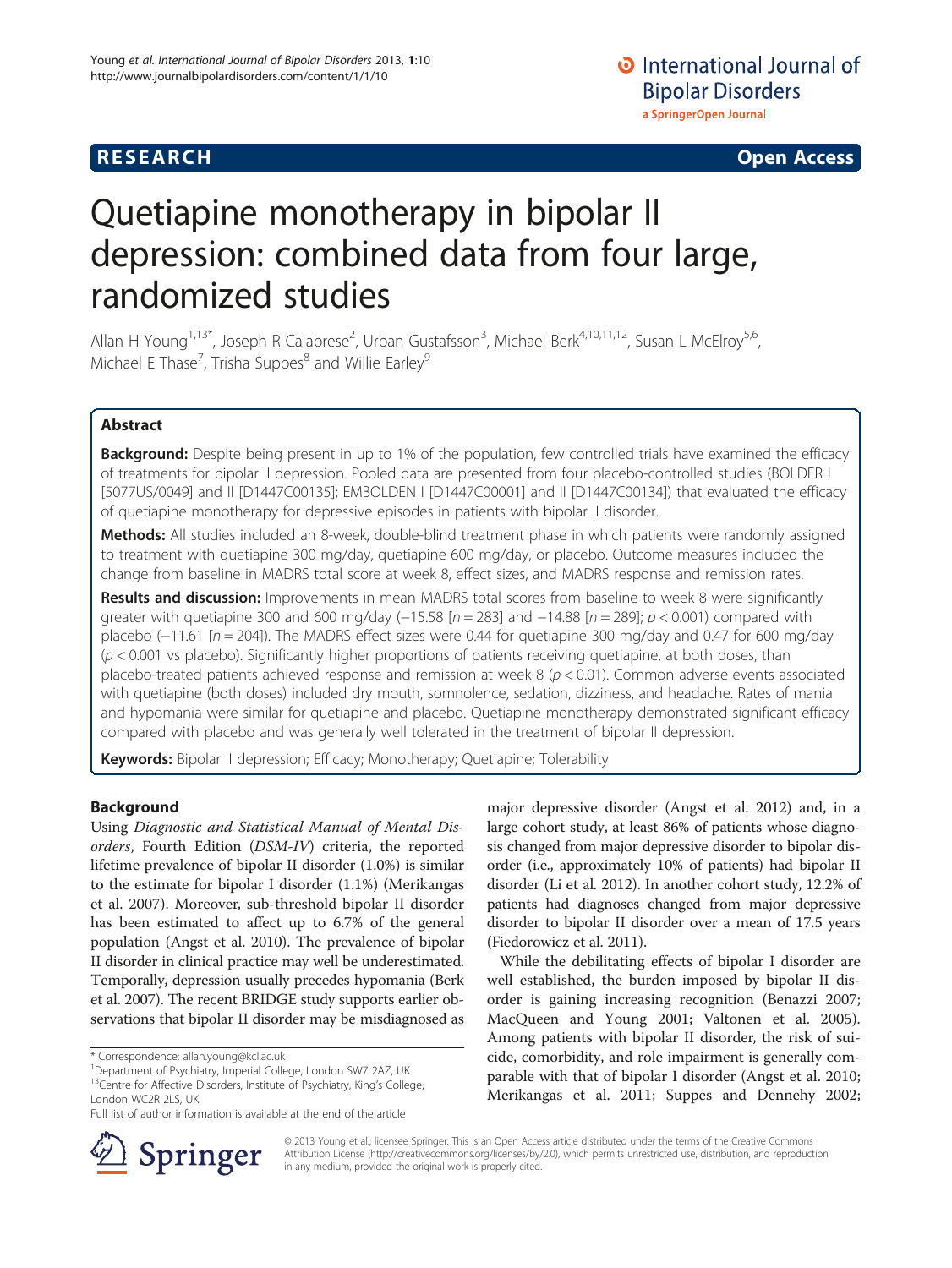Valtonen et al. [2005\)](#page-11-0). The authors of the BRIDGE study have suggested that bipolar II disorder is even more pernicious than hitherto appreciated (Angst et al. [2011](#page-10-0)). They reported higher rates of comorbid anxiety in bipolar II disorder compared with bipolar I disorder and higher rates of anxiety disorders, eating disorders, substance use, suicide, and borderline personality comorbidity in bipolar II disorder than for unipolar disorder (Angst et al. [2011](#page-10-0)).

Depression is the prevailing phase of illness in patients with bipolar II disorder (Judd et al. [2003](#page-10-0); Kupka et al. [2007](#page-10-0)). In a prospective study of treated patients, the percentage of time spent in depression was 37.0% for bipolar II disorder versus 36.0% for bipolar I disorder patients compared with 10% and 12.5% of the time with mania/hypomania, respectively (Kupka et al. [2007\)](#page-10-0). The depression/mania ratios for patients with bipolar I and II disorder were of a similar magnitude, suggesting similar tendencies toward mood instability in the two groups. Depressive symptoms in bipolar disorder have a substantial impact on patients' quality of life and their ability to function in everyday activities (Rosa et al. [2010;](#page-11-0) Simon et al. [2007](#page-11-0)).

There has been a paucity of evidence regarding the treatment of bipolar II depression, and, in consequence, there are few consensus recommendations for the management of these patients (Swartz and Thase [2011](#page-11-0)). Older guidelines have generally adapted recommendations for bipolar I disorder, although more recent guidelines have considered bipolar II depression separately using the extant evidence base (American Psychiatric Association [2002;](#page-10-0) Goodwin [2003, 2009;](#page-10-0) Grunze et al. [2010](#page-10-0); Keck et al. [2004;](#page-10-0) Yatham et al. [2013](#page-11-0)). Emerging reports support the effectiveness of several therapies in the treatment of acute bipolar II depression (Cruz et al. [2010](#page-10-0); Swartz and Thase [2011](#page-11-0)). Among these agents is quetiapine, which is the only medication approved by the United States Federal Drug Administration for monotherapy of both bipolar I and II disorder depressive episodes (Seroquel Prescribing Information [2012](#page-11-0)).

The antidepressant efficacy of quetiapine monotherapy (300 and 600 mg/day) in bipolar I and II depression was established in two pivotal, 8-week, placebo-controlled clinical trials, BOLDER (BipOLarDepRession) I and II (Calabrese et al. [2005;](#page-10-0) Thase et al. [2006\)](#page-11-0). These findings were subsequently confirmed in the similarly designed EMBOLDEN (Efficacy of Monotherapy Seroquel in BipOLarDepressioN) I and II trials (McElroy et al. [2010](#page-11-0); Young et al. [2010\)](#page-11-0).

The efficacy of quetiapine in patients with bipolar II depression has been previously reported in a pooled analysis of the BOLDER I and II studies (Suppes et al. [2008](#page-11-0)). The comparable design of the BOLDER and EMBOLDEN trials facilitated a pooling of the data for patients with bipolar II depression data to increase the power of the statistical analyses. In the findings reported herein, the pooled data from all four studies are used to evaluate the efficacy of quetiapine (300 and 600 mg/day) monotherapy in patients with bipolar II depression.

## Methods

#### Study design

This was a pooled analysis of a subpopulation of patients with bipolar II depression from four randomized, multicenter, double-blind, fixed-dose monotherapy studies of quetiapine versus placebo in bipolar I or II depression (BOLDER I: 5077US/0049,  $N = 542$ , patients with bipolar II depression:  $n = 182$ ; BOLDER II: D1447C00135,  $N = 509$ ,  $n = 171$ ; EMBOLDEN I: D1447C00001,  $N = 802$ ,  $n = 303$ ; and EMBOLDEN II: D1447C00134,  $N = 740$ ,  $n = 262$ ). The studies were conducted at sites across the USA (BOLDER I and II) or at centers across the USA, Canada, and elsewhere, including sites in Europe, Asia, Turkey, Central and South America, South Africa, and Australia (EMBOLDEN I and II). All studies adhered to the current amendment of the Declaration of Helsinki and the International Conference on Harmonisation/Good Clinical Practice guidelines. Prior approvals of the study protocols and amendments were received from either a central institutional review board or a review board at the study site. Written informed consent was obtained from all patients prior to study participation.

Details on the study design have been reported previously (Calabrese et al. [2005;](#page-10-0) McElroy et al. [2010](#page-11-0); Thase et al. [2006](#page-11-0); Young et al. [2010](#page-11-0)). Briefly, the design of each of the four studies encompassed 8 weeks of double-blind treatment whereby patients were randomized to receive quetiapine (300 or 600 mg/day) or placebo. Additionally, the EMBOLDEN studies included the active comparators, lithium 600 to 1,800 mg/day (EMBOLDEN I) or paroxetine 20 mg/day (EMBOLDEN II) to gauge assay sensitivity (i.e., comparison vs placebo). Data from these active treatment groups have been reported previously (McElroy et al. [2010](#page-11-0); Young et al. [2010\)](#page-11-0). A continuation phase of 26 to 52 weeks' duration also formed the design of the EMBOLDEN studies, the results for which have been reported previously (Young et al. [2012](#page-11-0)). Randomization in the studies was achieved using an interactive voice-response central randomization system, and numbers were not sequential within a site. No member of the investigational teams had access to the randomization schemes during the conduct of the studies. All treatment packaging was identical, with placebo and active tablets identical in appearance and number.

## Patient population

Eligible patients were adult outpatients aged between 18 and 65 years with a diagnosis of bipolar I or II disorder,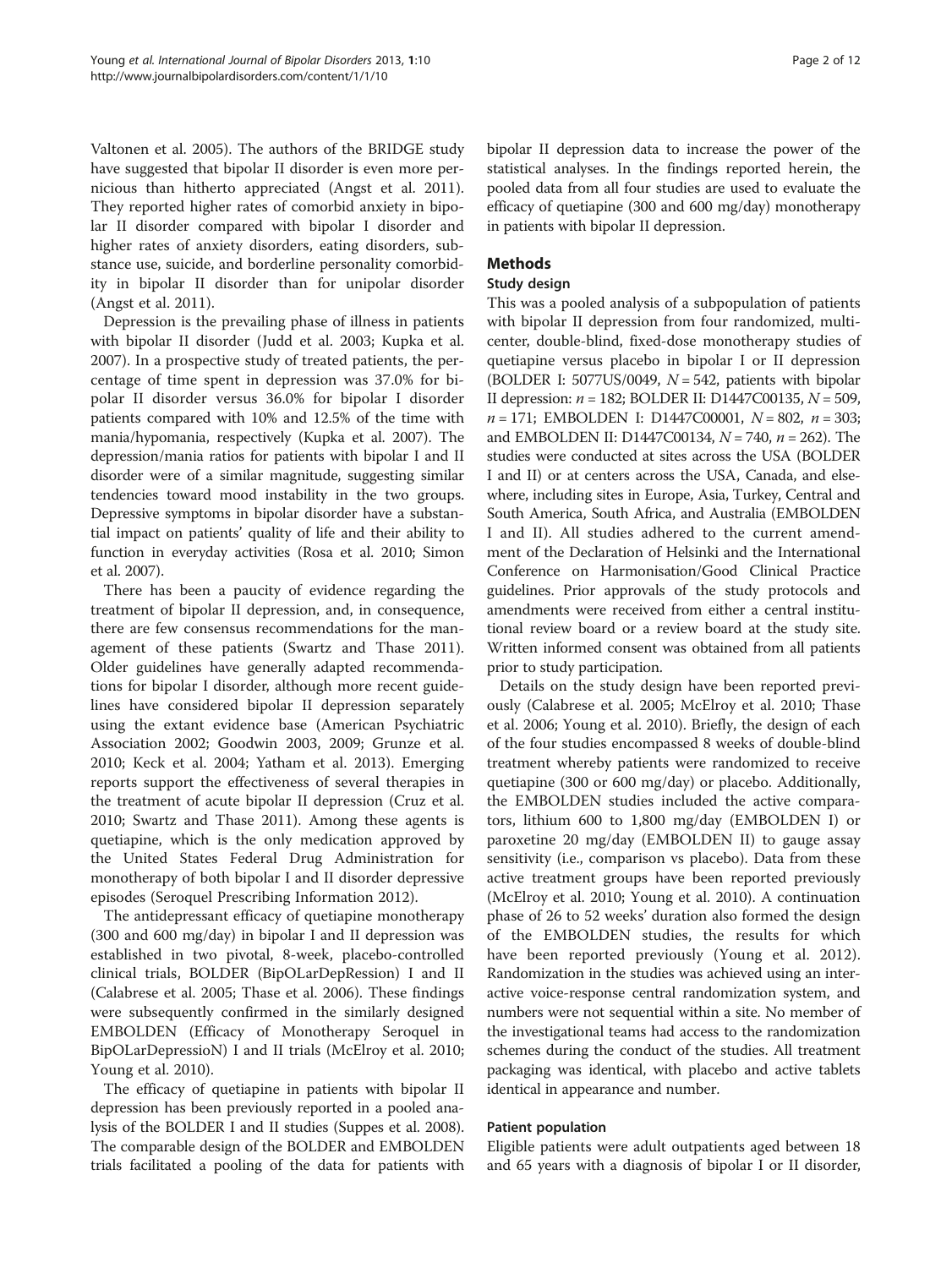most recent episode depressed as defined by DSM-IV (American Psychiatric Association [2000](#page-10-0)), with or without a rapid-cycling course (≥4 episodes to ≤8 episodes per year). Only patients with bipolar II disorder were included in the current analysis. Study participants were also required to have a Hamilton Rating Scale for Depression (Hamilton [1960](#page-10-0)) (HAM-D) total score ≥20, a HAM-D item 1 (depressed mood) score  $\geq 2$ , and a Young Mania Rating Scale (Young et al. [1978](#page-11-0)) (YMRS) score ≤12.

The key exclusion criteria in the four studies were a current depressive episode >12 months' or <4 weeks' duration at enrollment; an Axis I disorder diagnosis other than bipolar disorder; ≥8 mood episodes in the preceding 12 months (except BOLDER I); a HAM-D Item 3 score ≥3, posing a serious suicidal or homicidal risk (as judged by the investigator), or attempted suicide within the past 6 months. In addition, a history of nonresponse to an adequate treatment period (6 weeks) with ≥2 classes of antidepressants during the current episode or previous nonresponse to the study treatments (as determined by the investigator); substance dependence (DSM-IV) or abuse; or a clinically relevant medical condition led to exclusion from the study.

Current antipsychotic, antidepressant, and moodstabilizing medications were discontinued in a washout period of at least 5 to 28 days. In each study, patients were randomly assigned to once-daily quetiapine or matching placebo, which was administered orally at bedtime. An initial quetiapine dose of 50 mg/day was subsequently increased in 100-mg increments to achieve a final target dose of 300 or 600 mg/day at day 4 or day 8, respectively. Concomitant treatment with all other psychotropic drugs was prohibited during the study, with the exception of hypnotics (zolpidem tartrate up to 10 mg/day [all studies] and zaleplon up to 20 mg/day, zopiclone up to 7.5 mg/day, or chloral hydrate up to 1 g/day [EMBOLDEN I and II]) at bedtime for insomnia and lorazepam (up to 3 mg/day) for severe anxiety. Hypnotics and lorazepam were permitted for the first 3 weeks of treatment, except in the 8 h before a psychiatric assessment.

## Efficacy assessments

The primary efficacy outcome measure in all four studies was the change from baseline to week 8 in Montgomery-Åsberg Depression Rating Scale (MADRS) total score (Montgomery and Asberg [1979](#page-11-0)), and this is consequently utilized in the current post hoc analysis. Secondary efficacy measures included the change in MADRS individual items, MADRS response (defined as a decrease from baseline of ≥50% in MADRS total score) and remission (defined as MADRS total score of ≤12) rates, HAM-D total scores and Hamilton Rating Scale for Anxiety (Hamilton [1959](#page-10-0)) (HAM-A) total scores at week 8. Additional post hoc efficacy endpoints were the evaluation of effect sizes and number-needed-to-treat (NNT). Data from analyses of patient-reported outcome measures of functioning and quality of life have been reported elsewhere (Gustafsson and Fajutrao [2011](#page-10-0)). Efficacy assessments were performed at baseline and weekly (BOLDER I and II) or every 2 weeks (EMBOLDEN I and II) until week 8.

## Safety assessments

Safety and tolerability assessments included the incidence and severity of adverse events and discontinuations because of adverse events, which were recorded at each visit. Adverse events were classified according to the Medical Dictionary for Regulatory Activities (MedDRA) terminology. Additional measures were the proportion of patients experiencing treatment-emergent mania/ hypomania (defined as a YMRS total score ≥16 on two consecutive assessments or at final assessment, or an adverse event report of treatment-emergent mania or hypomania) and the incidence of adverse events potentially associated with extrapyramidal symptoms (EPS; including akathisia, cogwheel rigidity, dyskinesia, dystonia, extrapyramidal disorder, freezing phenomenon, hypertonia, muscle contractions involuntary, muscle rigidity, psychomotor hyperactivity, restlessness, tardive dyskinesia, and tremor). Other safety parameters comprised weight, clinical laboratory parameters using fasting and nonfasting samples, physical examination, and vital signs.

## Statistical analyses

Data for patients with a diagnosis of bipolar II depression in the BOLDER I and II and EMBOLDEN I and II studies were pooled in order to enhance the precision of the statistical analyses. Efficacy analyses were conducted in the pooled intent-to-treat (ITT) population (patients who received at least one dose of study medication and had at least one post-baseline efficacy assessment) using last observation carried forward (LOCF) methodology. Changes from baseline in primary and secondary efficacy measures for quetiapine 300 or 600 mg/day versus placebo were evaluated using analysis of covariance (ANCOVA) with baseline score as the covariate, treatment and bipolar diagnosis strata as fixed effects, and country (EMBOLDEN I and II) or center (BOLDER I and II) as a random effect. The relationship between severity (MADRS total score at baseline) and treatment response (MADRS total score at the end of treatment) was investigated in an exploratory analysis of the ITT population by plotting the individual data and superimposing linear regression lines based on an ANCOVA with baseline score as the covariate and treatment as a fixed effect. Probability levels ( $p < 0.05$ ,  $p < 0.01$ ,  $p < 0.001$ ) are provided; however, these should be viewed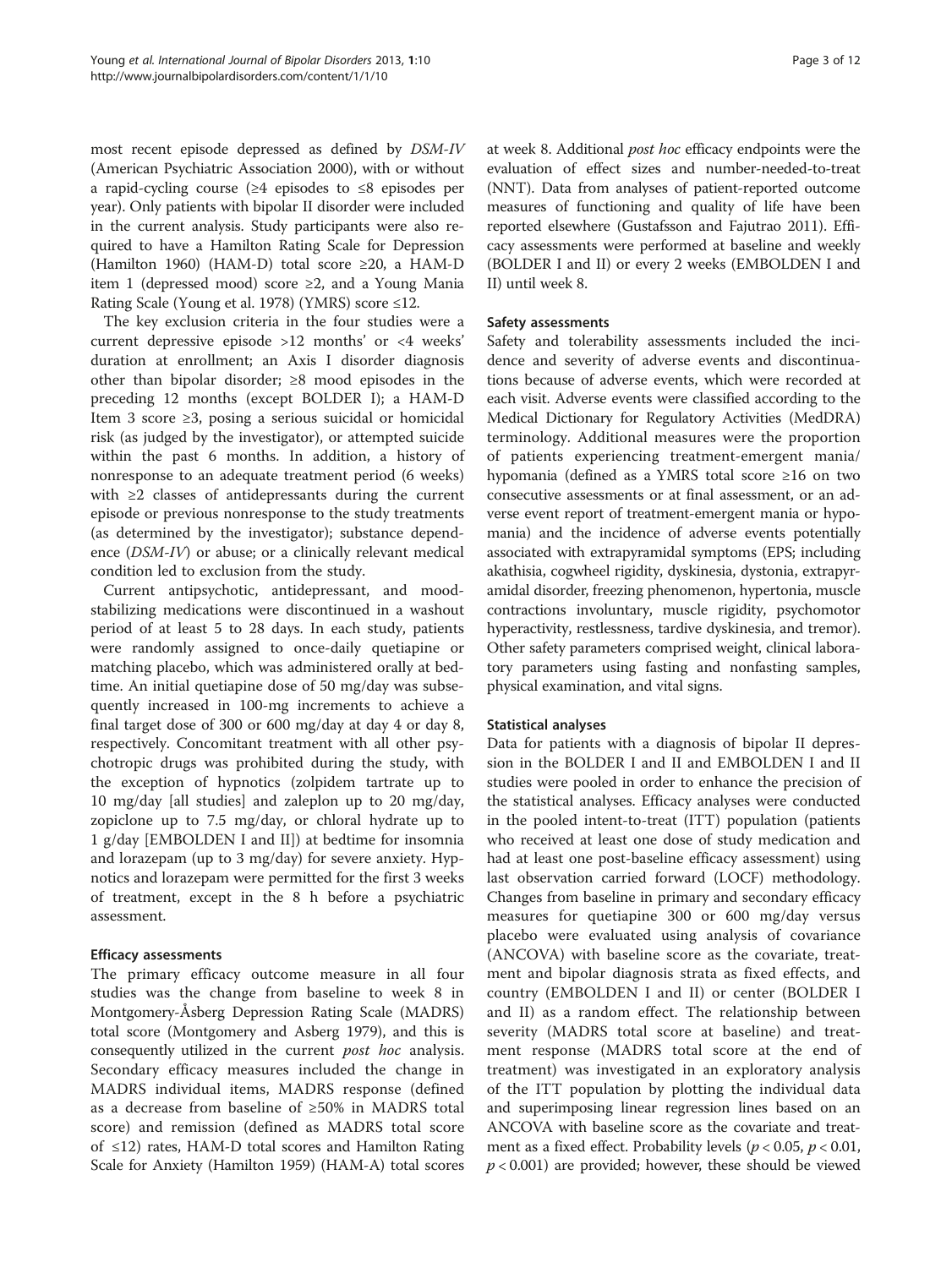with caution due to the *post hoc* nature of this analysis. It should also be noted that the probability levels were not adjusted for multiplicity.

Categorical changes, such as MADRS response and remission, were analyzed with the Cochran-Mantel-Haenszel test. Effect sizes, assessed using mixed-model repeated measures (MMRM) methodology based on observed cases data, were calculated as the improvement in quetiapine score versus placebo divided by the pooled standard deviation (SD). The NNT in order to achieve response was calculated according to the formula: 1/(number of placebo responders - number of quetiapine responders); an equivalent formula calculated the NNT to achieve remission. An NNT of 1 would indicate that all patients in the quetiapine group were responders/ remitters compared with none of the patients in the placebo group. Analyses of safety variables were performed on the pooled safety population (i.e., patients who received at least one dose of the study medication) and were presented descriptively.

#### Results

Patient disposition is shown in Figure [1.](#page-4-0) A total of 776 (35.2%) patients with bipolar II depression were included in the ITT population (283, 289, and 204 patients received quetiapine 300 mg/day, quetiapine 600 mg/day, or placebo, respectively). The safety population comprised 819 patients with bipolar II depression (298, 307, and 214 patients received quetiapine 300 mg/day, quetiapine 600 mg/day, or placebo, respectively), representing 35.4% of the total pooled safety population of patients with bipolar I or II depression from the four studies  $(N = 2,314)$ .

At baseline, the demographic and clinical characteristics were similar among treatment groups (Table [1\)](#page-4-0). The baseline symptom severity scores indicated a patient population with moderate to severe depression without mania symptoms.

## Primary efficacy outcome: Montgomery-Åsberg depression rating scale total score

Among patients with bipolar II disorder, treatment with quetiapine resulted in significantly greater improvements in depression symptoms compared with placebo, as measured by mean change in MADRS total score from baseline to week 8 (mean [SE] −15.58 [0.62] and −14.88 [0.62] for quetiapine 300 and 600 mg/day, respectively, vs−11.61 [0.70] for placebo; LOCF; p < 0.001, both doses). Significant separation from placebo was observed from week 1 for both doses of quetiapine and was maintained through week 8 (Figure [2\)](#page-5-0). Effect sizes, based on MADRS scores, were moderate for both quetiapine 300 and 600 mg/day (MMRM: 0.44 and 0.47, respectively,  $p < 0.001$  vs placebo; Figure [3](#page-5-0)). The effect sizes in the bipolar I population in the four trials were 0.58 for quetiapine 300 mg/day and 0.64 for quetiapine 600 mg/day (Figure [3](#page-5-0)).

Patients with bipolar II disorder stratified by a rapid- (≥4 mood episodes per year) or nonrapid-cycling course also demonstrated significant improvements in MADRS total score at week 8. Among patients without a rapidcycling course, MADRS total score improved significantly by a mean (SE) of 15.18 (0.67) and 14.25 (0.66) with quetiapine 300 and 600 mg/day compared with 11.58 (0.75) points for placebo  $(p < 0.001$  and  $p =$ 0.005 for quetiapine 300 and 600 mg/day, respectively) at week 8. Significant symptomatic improvements at week 8 were also observed in patients with rapid cycling: 16.80 (1.63) and 16.92 (1.71) for quetiapine 300 and 600 mg/day versus 11.12 (1.95) for placebo ( $p = 0.011$  and  $p = 0.012$ , respectively). In the exploratory analysis of the relationship between MADRS total score at baseline and end of treatment, there was an indication that the difference between placebo and both quetiapine doses at end of treatment increased as baseline score increased (Table [2](#page-6-0); Figure [4](#page-6-0)). However, given the *post hoc* and exploratory nature of this analysis where the studies were not designed for this purpose, no formal inference can be made.

## Secondary efficacy outcomes MADRS item analyses

Following 8 weeks of treatment, quetiapine at doses of 300 and 600 mg/day was associated with significant improvements in the majority of the individual MADRS items when compared with placebo ( $p < 0.05$  vs placebo, Figure [5](#page-7-0)), with the exceptions of apparent sadness for quetiapine 300 mg/day, and concentration difficulties and lassitude for 600 mg/day. From week 4 onward, there were significantly greater improvements in MADRS Item 10 (suicidal thoughts) scores with both doses of quetiapine  $(p < 0.05$  vs placebo).

## MADRS response and remission

By week 8, significantly higher proportions of patients treated with quetiapine 300 and 600 mg/day had achieved response and remission when compared with placebo. Among quetiapine-treated patients, 64.7% (300 mg/day) and 62.6% (600 mg/day) were classified as responders at week 8 compared with 49.0% of placebotreated patients  $(p < 0.001$  and  $p < 0.01$  for 300 and 600 mg/day, respectively; ITT, LOCF). When compared with placebo (46.1%), significantly more quetiapinetreated patients met remission criteria at week 8 (65.0% and 61.9%, respectively;  $p < 0.001$  vs placebo; ITT, LOCF). At week 8, NNT for response and remission were 6 and 5 for quetiapine 300 mg/day and 7 and 6 for quetiapine 600 mg/day, respectively.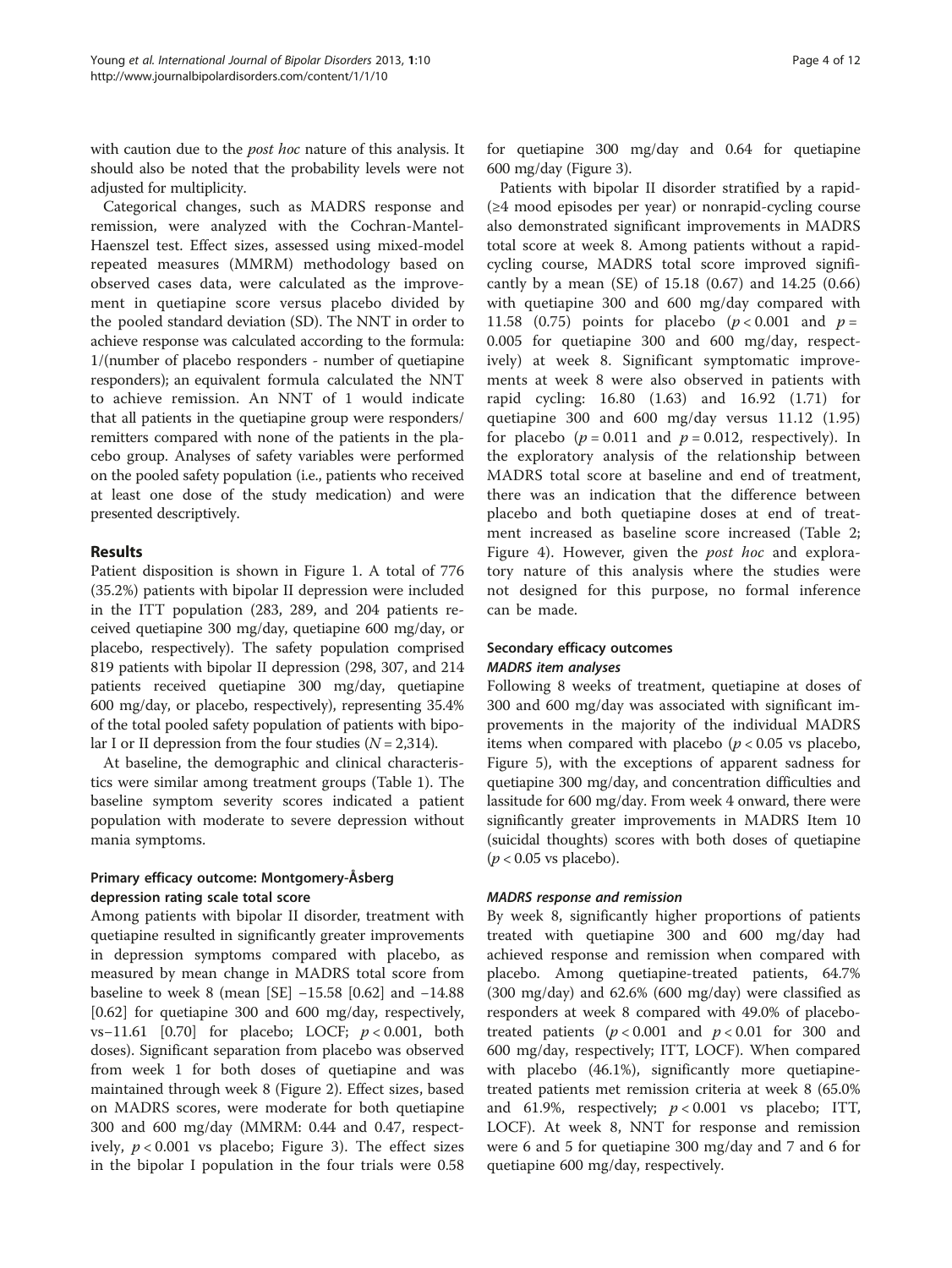

<span id="page-4-0"></span>

#### Hamilton rating scale for depression total score

Patients who were treated with quetiapine 300 and 600 mg/day demonstrated significantly greater improvements in HAM-D total score from week 1 through week 8 compared with placebo  $(p < 0.001$ ; ITT, LOCF). At week 8, HAM-D total scores improved by a mean (SE) of 14.00 (0.49) and 13.57 (0.49) points for quetiapine 300 and 600 mg/day, respectively, versus 10.88 (0.55) for placebo ( $p < 0.001$ ).

## Table 1 Baseline demographic and clinical characteristics (safety population)

|                                     | Quetiapine<br>300 mg/day<br>$(n = 298)$ | Quetiapine<br>600 mg/day<br>$(n = 307)$ | Placebo<br>$(n = 214)$ |
|-------------------------------------|-----------------------------------------|-----------------------------------------|------------------------|
| Gender,%                            |                                         |                                         |                        |
| Male                                | 36.9                                    | 39.7                                    | 37.4                   |
| Female                              | 63.1                                    | 60.3                                    | 62.6                   |
| Age, mean (years)                   | 38.4                                    | 39.4                                    | 37.7                   |
| Weight, mean (kg)                   | 79.7                                    | 80.1                                    | 78.9                   |
| BMI, mean                           | 28.0                                    | 28.0                                    | 27.8                   |
| Symptom rating,<br>mean total score |                                         |                                         |                        |
| <b>MADRS</b>                        | 27.8                                    | 27.5                                    | 28.0                   |
| HAM-D                               | 24.2                                    | 24.0                                    | 24.2                   |
| <b>YMRS</b>                         | 4.5                                     | 4.5                                     | 5.0                    |
| HAM-A                               | 19.2                                    | 18.6                                    | 19.1                   |

#### Hamilton rating scale for anxiety total score

Following quetiapine treatment, patients demonstrated significant improvements in symptoms of anxiety, as measured by mean change from baseline in HAM-A total score at week  $8 (p < 0.05$  both doses vs placebo; Figure [6](#page-7-0)). Significant improvements in HAM-A total score with quetiapine 300 and 600 mg/day versus placebo were observed from week 1 onward (−9.62 [ $p$  < 0.001] and −8.89 [p < 0.05] vs −7.34 at week 8, respectively; ITT, LOCF).

#### Safety

Overall rates of adverse events in the pooled safety population were 73.8%, 74.3%, and 67.8% for the quetiapine 300 mg/day, 600 mg/day, and placebo arms, respectively. As shown in Table [3](#page-8-0), common adverse events associated with quetiapine 300 and 600 mg/day included dry mouth, somnolence, sedation, and dizziness. Adverse events potentially related to extrapyramidal symptoms were observed in 12.4%, 8.8%, and 6.1% of the quetiapine 300 mg/day, quetiapine 600 mg/day, and placebo groups, respectively. Rates of treatmentemergent mania/hypomania during acute treatment were similar among the treatment groups: 1.3%, 3.3%, and 2.3% for quetiapine 300 mg/day, 600 mg/day, and placebo arms, respectively. Rates of discontinuation because of adverse events were 12.1% for quetiapine 300 mg/day, 17.9% for quetiapine 600 mg/day, and 5.1% for placebo. Changes from baseline in weight and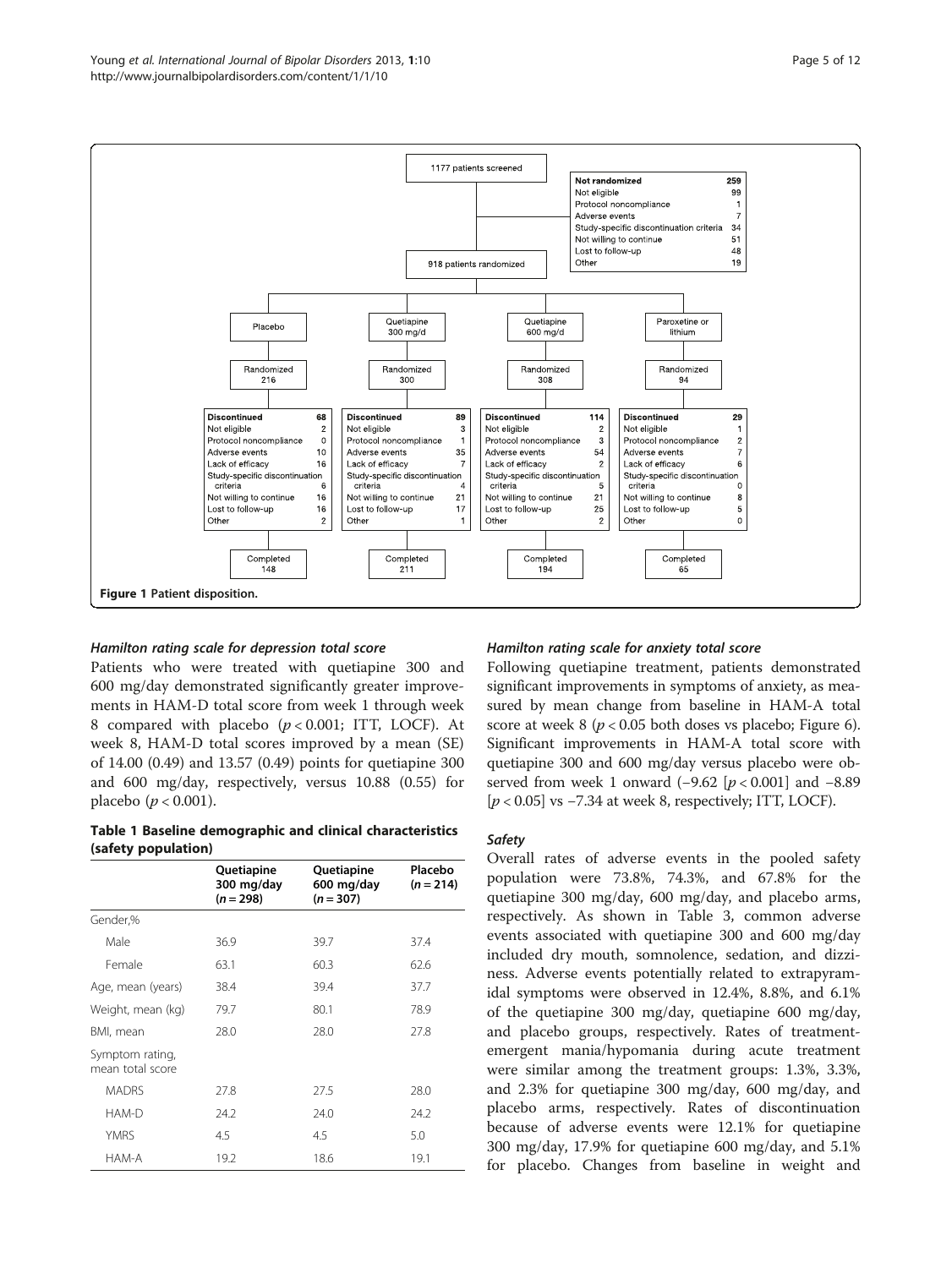<span id="page-5-0"></span>

laboratory parameters during acute treatment are presented in Table [4](#page-8-0). Although average weight gain was only about 1 kg greater in the two groups receiving quetiapine, the proportions of patients in both arms gaining at least 7% body weight was higher in both quetiapine arms (Table [4](#page-8-0)).

## Discussion

To our knowledge this pooled post hoc analysis of patients with bipolar II disorder experiencing an acute episode of depression represents the largest population available for evaluation to date. Quetiapine monotherapy at doses of 300 and 600 mg/day was significantly more effective than placebo at reducing the symptoms of depression as assessed by the change in MADRS total score. The improvements during quetiapine treatment were observed at week 1 and were sustained up to week 8. Significant improvements in 9 and 8 of the 10 MADRS individual items were apparent with quetiapine 300 and 600 mg/day, respectively, indicating the efficacy

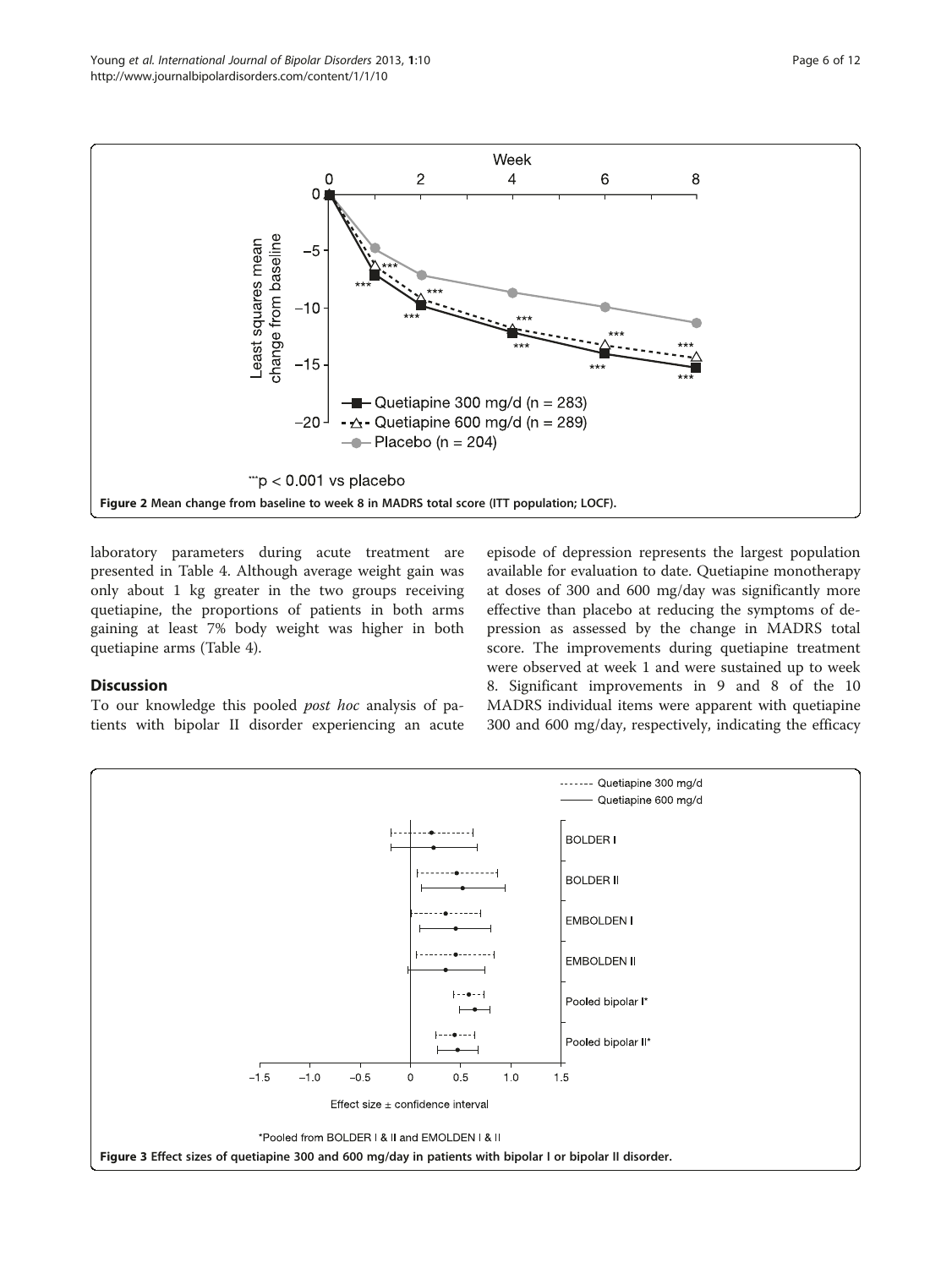| <b>Treatment</b>      | Dependent variable        | <b>Fixed factor</b> | <b>Estimate</b> | Degrees of freedom | t value | p value  |
|-----------------------|---------------------------|---------------------|-----------------|--------------------|---------|----------|
| Quetiapine 300 mg/day | MADRS at end of treatment | Intercept           | $-0.242$        | 281                | $-0.11$ | 0.9119   |
|                       |                           | MADRS at baseline   | 0.445           | 281                | 5.86    | < 0.0001 |
| Quetiapine 600 mg/day | MADRS at end of treatment | Intercept           | 1.127           | 287                | 0.53    | 0.5998   |
|                       |                           | MADRS at baseline   | 0.423           | 287                | 5.59    | < 0.0001 |
| Placebo               | MADRS at end of treatment | Intercept           | $-4.302$        | 202                | $-1.26$ | 0.2086   |
|                       |                           | MADRS at baseline   | 0.741           | 202                | 6.23    | < 0.0001 |

<span id="page-6-0"></span>Table 2 Relationship between MADRS total score at baseline and of treatment (ITT) (ANCOVA with baseline score as covariate and treatment as fixed effect)

of quetiapine over a broad range of depressive symptoms. An exploratory analysis indicated that the difference between placebo and both doses of quetiapine at the end of treatment increased with initial severity (i.e., baseline MADRS total score). Across all analyses, the lower dose was as effective as the higher dose in patients with bipolar II disorder and tended to be associated with lower reports of adverse events.

The findings of this pooled analysis are fully consistent with those of the individual trials in which both doses of quetiapine were associated with statistically or numerically greater improvements in MADRS total score compared with placebo in the bipolar II subgroups. In the EMBOLDEN II and BOLDER II trials, quetiapine 300 and 600 mg/day resulted in significant improvements in MADRS total score from week 1 or 2 through to week 8, whereas in the EMBOLDEN I and BOLDER I trials there were no significant differences between either quetiapine dose and placebo at week 8 although there were significant differences from placebo at earlier assessments. This latter result may be explained by the relatively low power of the subanalyses in each of the trials, where the predominant number of patients had bipolar I rather than bipolar II depression.

Although these studies observed a relatively high placebo remission rate (46.1%), the remission rate for each dose of quetiapine (65.0% and 61.9% for quetiapine 300 and 600 mg/day, respectively) was nevertheless significantly higher and indicated that the benefit of active quetiapine was clinically significant. The effect sizes in the bipolar II population of the four quetiapine trials were moderate for both quetiapine 300 and 600 mg/day (0.44 and 0.47, respectively). In comparison, the effect sizes in the bipolar I population were also moderate but numerically higher (0.58 for quetiapine 300 mg/day and 0.64 for quetiapine 600 mg/day). A high placebo response rate has also been observed in other trials of agents evaluated in bipolar depression (Calabrese et al. [2008;](#page-10-0) Thase et al. [2008](#page-11-0)). Confirming the antidepressant efficacy observed on the MADRS scale, both doses of

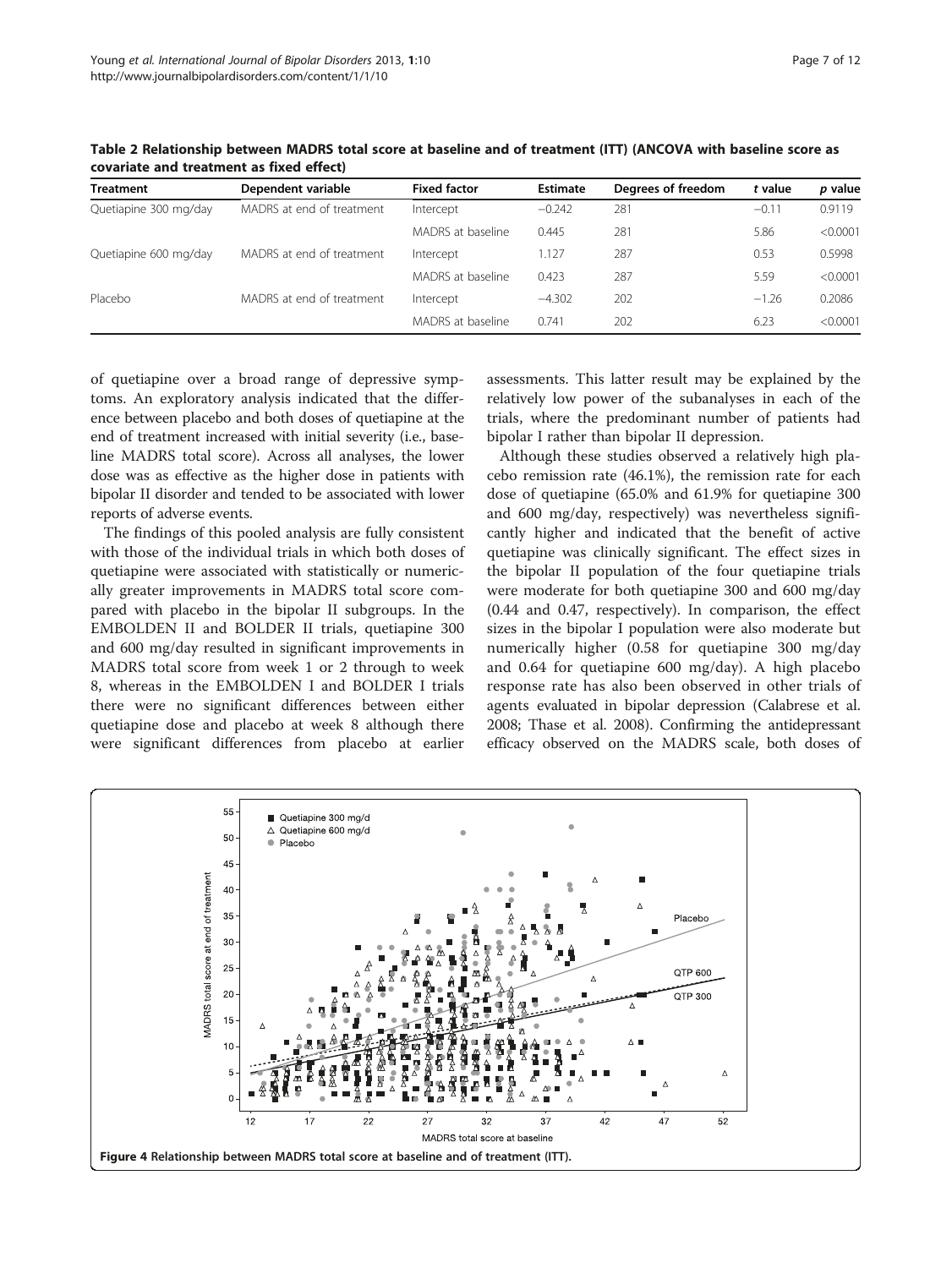<span id="page-7-0"></span>

quetiapine were associated with significantly greater improvements in HAM-D total score from week 1 through week 8.

The broad therapeutic profile of quetiapine is demonstrated by the symptomatic improvements in patients with rapid cycling, who typically represent a management challenge (Bauer et al. [2008](#page-10-0); Kupka et al. [2005](#page-10-0); Lee et al. [2010\)](#page-10-0), and may be particularly common in bipolar II (Berk and Dodd [2004;](#page-10-0) Kupka et al. [2003\)](#page-10-0). A planned subanalysis of the BOLDER I study indicated that quetiapine was as effective in bipolar I or II patients with a history of rapid cycling as it was in patients with nonrapid cycling (Vieta et al. [2007\)](#page-11-0). The current pooled

analysis extends these observations by demonstrating significant decreases in MADRS total score at week 8 with both quetiapine doses both in patients with bipolar II depression who have rapid cycling and in those with less frequent episodes.

Comorbid anxiety is common among bipolar II patients and can have a large, adverse impact on treatment response, functioning, and quality of life (Angst et al. [2011](#page-10-0); Gao et al. [2008;](#page-10-0) Judd et al. [2003;](#page-10-0) Otto et al. [2006](#page-11-0)). In the combined BOLDER I and II trials, quetiapine was effective in the treatment of bipolar I and II depression regardless of the severity of baseline anxiety (Lydiard et al. [2009](#page-11-0)). Patients with bipolar II depression in the

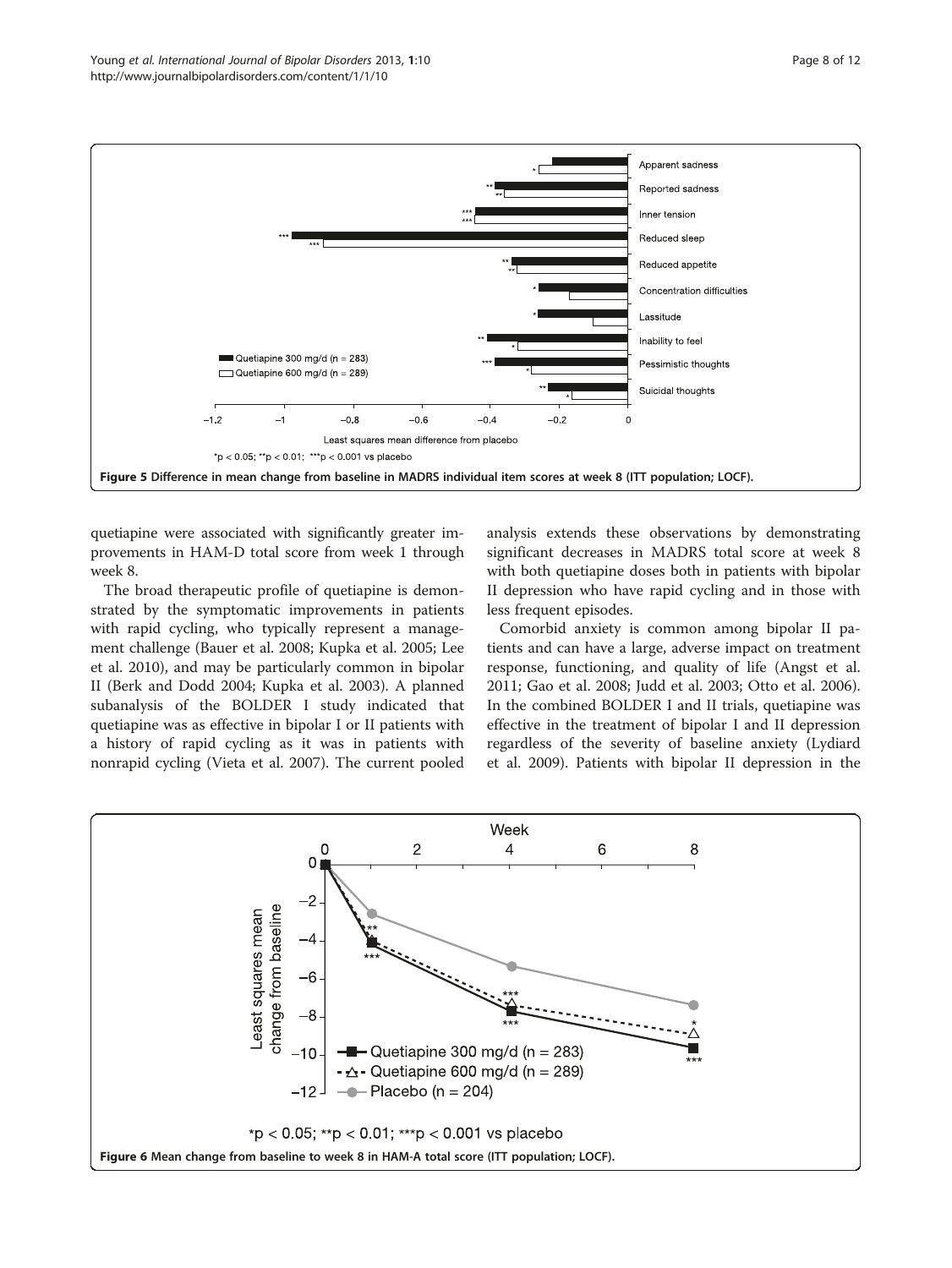<span id="page-8-0"></span>Table 3 Common adverse events (≥5% of patients in any group; safety population)

| Adverse<br>event, $N$ (%)         | Quetiapine<br>300 mg/day<br>$(n = 298)$ | Quetiapine<br>600 mg/day<br>$(n = 307)$ | Placebo<br>$(n = 214)$ |
|-----------------------------------|-----------------------------------------|-----------------------------------------|------------------------|
| Dry mouth                         | 94 (31.5)                               | 90 (29.3)                               | 21 (9.8)               |
| Somnolence                        | 65 (21.8)                               | 60 (19.5)                               | 18 (8.4)               |
| Sedation                          | 60 (20.1)                               | 59 (19.2)                               | 12(5.6)                |
| <b>Dizziness</b>                  | 39 (13.1)                               | 48 (15.6)                               | 12(5.6)                |
| Headache                          | 27(9.1)                                 | 37 (12.1)                               | 40 (18.7)              |
| Fatigue                           | 26(8.7)                                 | 30(9.8)                                 | 14(6.5)                |
| Constipation                      | 24(8.1)                                 | 24 (7.8)                                | 9(4.2)                 |
| Nausea                            | 23(7.7)                                 | 22 (7.2)                                | 21 (9.8)               |
| Diarrhea                          | 12 (4.0)                                | 8(2.6)                                  | 17 (7.9)               |
| Insomnia                          | 8(2.7)                                  | 2(0.7)                                  | 14 (6.5)               |
| Upper respiratory tract infection | 7(2.3)                                  | 7(2.3)                                  | 11(5.1)                |

BOLDER I trial did not show a statistically significant difference in HAM-A total score from placebo (Hirschfeld et al. [2006\)](#page-10-0), which again may have been due to the smaller number of patients available for analysis. Quetiapine treatment resulted in significant improvements in the symptoms of anxiety in the current analysis among this larger population with bipolar II depression, the majority of whom had mild-to-moderate anxiety at baseline.

The reductions in symptom severity during quetiapine treatment in patients with bipolar II depression are accompanied by improvements in patient-reported outcomes. Pooled findings from the BOLDER and EMBOLDEN trials showed clear improvements with both doses of quetiapine in overall functioning, individual domains of social and occupational functioning, as well as quality of life (Gustafsson and Fajutrao [2011\)](#page-10-0). These results are particularly promising given

| Table 4 Weight, glucose, and lipid data (all samples; |  |  |
|-------------------------------------------------------|--|--|
| safety population)                                    |  |  |

| Mean change from<br>randomization (SD) <sup>a</sup> | Quetiapine<br>300 mg/day<br>$(n = 298)$ | Quetiapine<br>600 mg/day<br>$(n = 307)$ | Placebo<br>$(n = 214)$ |
|-----------------------------------------------------|-----------------------------------------|-----------------------------------------|------------------------|
| Total cholesterol (mg/dL)                           | $-2.3(2.1)$                             | 0.8(2.0)                                | $-3.5(2.5)$            |
| LDL cholesterol (mg/dL)                             | $-5.3(1.7)$                             | $-0.3(1.7)$                             | $-4.4(1.9)$            |
| HDL cholesterol (mg/dL)                             | $-0.5(0.6)$                             | $-1.6(0.6)$                             | $-1.0(0.7)$            |
| Triglycerides (mg/dL)                               | 21.4 (5.9)                              | 14.2 (4.9)                              | 9.0(7.4)               |
| Glucose (mg/dL)                                     | 3.3(1.0)                                | 2.8(0.9)                                | 1.8(1.1)               |
| Insulin (pmol/L)                                    | 31.0 (8.4)                              | 24.2(6.1)                               | 12.5(8.5)              |
| Mean weight change, kg (SE)                         | 1.0(0.19)                               | 1.1(0.23)                               | 0.0(0.17)              |
| Weight change $\geq$ 7%, n (%)                      | 17(6.5)                                 | 24 (9.7)                                | 4(2.2)                 |

<sup>a</sup>Mean change from randomization to continuation phase to the end of treatment.

that a diagnosis of bipolar II disorder is associated with poor health-related quality of life even during periods of euthymia (Maina et al. [2007](#page-11-0)).

Quetiapine was tested in the four EMBOLDEN and BOLDER studies under rigorous conditions. The only other agent that has been tested under similarly robust circumstances in bipolar II depression is lamotrigine, and the data are inconsistent among studies (Swartz and Thase [2011\)](#page-11-0). Among other treatments tested in bipolar II depression, the data for lithium, antidepressants (selective serotonin re-uptake inhibitors), N-acetyl cysteine, and pramipexole are suggestive of efficacy but not conclusive (Magalhaes et al. [2011](#page-11-0); Swartz and Thase [2011](#page-11-0)). Further studies are required to establish the relative therapeutic position of these agents in the bipolar II disorder treatment armamentarium, with long-term trials being essential.

One implication of demonstrating that a medication has efficacy as an acute phase therapy is the need to document longer-term benefit for relapse prevention. The continuation phase of the EMBOLDEN studies included 231 patients with bipolar II depression who received quetiapine for 26 to 52 weeks and is one of the largest bipolar II patient populations studied in a continuation phase trial (Young et al. [2012\)](#page-11-0). Quetiapine was associated with a reduced risk of any mood event or depressive relapse compared with placebo (Young et al. [2012](#page-11-0)), suggesting that it is an efficacious treatment in both the short and long term in patients with bipolar II depression.

The safety and tolerability profile of quetiapine is well established in clinical trials. In this analysis of patients with bipolar II depression, safety results during acute treatment with quetiapine were in line with observations in the individual BOLDER and EMBOLDEN patient populations (Calabrese et al. [2005](#page-10-0); McElroy et al. [2010](#page-11-0); Thase et al. [2006;](#page-11-0) Young et al. [2010\)](#page-11-0). The adverse event profile in this patient population was qualitatively similar to findings in acute and maintenance studies of quetiapine monotherapy in patients with bipolar I or II disorder (Bowden et al. [2005](#page-10-0); McIntyre et al. [2005;](#page-11-0) Weisler et al. [2011\)](#page-11-0). However, patients with bipolar II disorder are thought to be more sensitive to side effects than bipolar I disorder patients. In the combined BOLDER I and II trials, the rate of discontinuation from quetiapine due to any adverse event was slightly higher among bipolar II disorder patients than for those with bipolar I disorder (Suppes et al. [2008\)](#page-11-0).

Overall, there were changes in some glucose and lipid parameters and increases in weight with quetiapine, which were consistent with previous observations (Calabrese et al. [2005;](#page-10-0) McElroy et al. [2010;](#page-11-0) Thase et al. [2006;](#page-11-0) Young et al. [2010\)](#page-11-0). The prescribing information for quetiapine recommends appropriate clinical monitoring for alterations in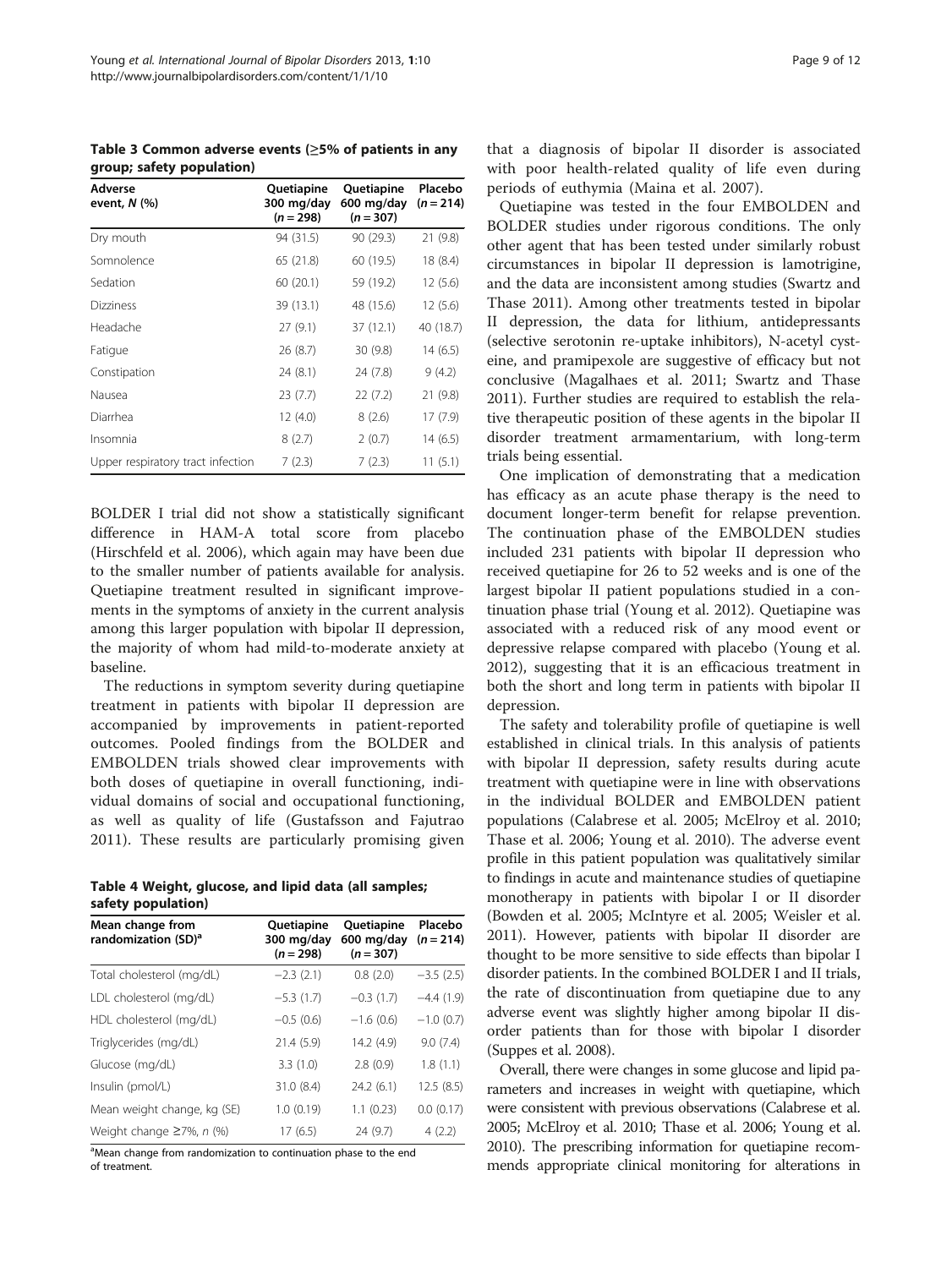lipids, including blood lipid testing at the beginning of and periodically during treatment (Seroquel Prescribing Information [2012\)](#page-11-0). Moreover, any patient treated with second-generation antipsychotics should be monitored for symptoms of hyperglycemia including polydipsia, polyuria, polyphagia, and weakness (Seroquel Prescribing Information [2012\)](#page-11-0). When starting treatment, patients with diabetes or risk factors for diabetes should undergo blood glucose testing before and during treatment (Seroquel Prescribing Information [2012](#page-11-0)).

Treatment-emergent mania is a concern during treatment of bipolar depression with conventional antidepressants, although the extent to which it occurs in bipolar II depression remains a matter of debate (Altshuler et al. [2006;](#page-10-0) Leverich et al. [2006](#page-10-0); Vazquez et al. [2011](#page-11-0)). In the current analyses, the rates of treatment-emergent hypomania/mania were similar for the two quetiapine doses and for placebo, indicating that quetiapine poses a minimal risk for affective switching in patients with bipolar II depression. However, the incidence of treatment-emergent mania/ hypomania may have been underestimated using the definition employed in the trials (i.e., a YMRS total score ≥16 on two consecutive assessments or at final assessment or an adverse event of mania/hypomania) as patients with bipolar II disorder who exhibit frank mania may only do so briefly; moreover, patients who have a YMRS total score ≥16 on two consecutive assessments may have bipolar I disorder.

There are a number of potential limitations to this pooled analysis. An important consideration is its post hoc nature. Furthermore, the generalizability of the findings should be considered in the context of the inclusion and exclusion criteria of the BOLDER and EMBOLDEN trials. The patients in these studies had few significant co-morbidities and were likely to have a low risk of suicide, although this may not be the case in all patients with bipolar disorder (Perugi et al. [2013\)](#page-11-0). The analysis was based on 8-week studies and gives an insight into the short-term safety and tolerability of quetiapine in this population. Longer-term information is provided by the continuation phase of the EMBOLDEN studies, which included patients with bipolar II depression who received quetiapine for up to 52 weeks (Young et al. [2012\)](#page-11-0).

#### Conclusions

These analyses on the largest sample of patients with bipolar II depression studied to date support the efficacy and tolerability of quetiapine 300 and 600 mg/day in treating bipolar II depression.

#### Abbreviations

ANCOVA: Analysis of covariance; BOLDER: BipOLarDepRession; DSM-IV: Diagnostic and statistical manual of mental disorders, fourth edition; EMBOLDEN: Efficacy of monotherapy seroquel in BipOLarDepressioN;

EPS: Extrapyramidal symptoms; HAM-A: Hamilton rating scale for anxiety; HAM-D: Hamilton rating scale for depression; ITT: Intent-to-treat; LOCF: Last observation carried forward; MADRS: Montgomery-Åsberg depression rating scale; MedDRA: Medical dictionary for regulatory activities; MMRM: Mixedeffect model repeated measure; NNT: Numbers needed to treat; YMRS: Young mania rating scale.

#### Competing interests

Michael Berk has received grant/research support from NIH, NHMRC, Simons Autism Foundation, Stanley Medical Research Foundation, MBF, Beyond Blue, Geelong Medical Research Foundation, Bristol-Myers Squibb, Eli Lilly, Glaxo SmithKline, Organon, Novartis, MaynePharma, and Servier. He was a speaker at AstraZeneca, Bristol-Myers Squibb, Eli Lilly, Glaxo SmithKline, Janssen Cilag, Lundbeck, Pfizer, SanofiSynthelabo, Servier, Solvay, and Wyeth. Also, he was a consultant at AstraZeneca, Bristol-Myers Squibb, Eli Lilly, Glaxo SmithKline, Janssen Cilag, Lundbeck, and Servier.

Allan H Young was employed by Imperial College London. He is an Honorary Consultant WLMHT (NHS). He was paid for lectures and advisory boards for all major pharmaceutical companies with drugs used in affective and related disorders. He has no share holdings in pharmaceutical companies. He is a Lead Investigator for EMBOLDEN Study (AstraZeneca), BCI Neuroplasticity study, and Aripiprazole Mania Study. Also, he is an investigator which initiated studies from AZ, Eli Lilly, Wyeth. In addition, he received grant funding (past and present) from NIMH (USA), CIHR (Canada), NARSAD (USA), Stanley Medical Research Institute (USA), MRC (UK), Wellcome Trust (UK), Royal College of Physicians (Edin), BMA (UK), UBC-VGH Foundation (Canada), WEDC (Canada), CCS Depression Research Fund (Canada), and MSFHR (Canada). He is a co-holder of one European patent for the use of glucocorticoid antagonists in the treatment of depression. Trisha Suppes, for the period 2008–2011, has received research funding or medication support from Abbott Laboratories, AstraZeneca, JDS

Pharmaceuticals, NIMH, Pfizer, the Stanley Medical Research Institute, and Sunovion Pharmaceuticals. She has served in a consulting or advisory capacity to Orexigen Therapeutics and has received royalties or honorarium from Medscape, CNS Drug Supplement, and Jones and Bartlett (formerly Compact Clinicals).

Joseph Calabrese has received federal funding from the Department of Defense, Health Resources Services Administration and National Institute of Mental Health. He has received research support from Abbott, AstraZeneca, Bristol-Myers Squibb, Cephalon, Cleveland Foundation, Eli Lilly, GlaxoSmithKline, Janssen, NARSAD, Repligen, Stanley Medical Research Institute, Takeda, and Wyeth. He consulted to or served on advisory boards of Abbott, AstraZeneca, Bristol-Myers Squibb, Cephalon, Dainippon Sumitomo, Elan, EPI-Q, Inc., Forest, France Foundation, GlaxoSmithKline, Janssen, Johnson and Johnson, Lundbeck, Merck, Neurosearch, Ortho-McNeil, Otsuka, Pfizer, Repligen, Schering-Plough, Servier, Solvay, Supernus, Synosia, Takeda, Teva, and Wyeth. He has provided CME lectures supported by Abbott, AstraZeneca, Bristol-Myers Squibb, France Foundation, GlaxoSmithKline, Janssen, Johnson and Johnson, Lundbeck, Sanofi Aventis, Schering-Plough, Pfizer, Solvay, and Wyeth.

Susan L McElroy has served as a consultant to or on the advisory boards of Alkermes, AstraZeneca, Bracket, Corcept, Eli Lilly, Jazz Pharmaceuticals, MedAvante, Pfizer, Shire, and Teva. She has been a principal or coinvestigator on research studies sponsored by Abbott Laboratories, Agency for Healthcare Research and Quality, Alkermes, AstraZeneca, Bristol-Myers Squibb, Eli Lilly, Forrest Laboratories, GlaxoSmithKline, Jazz Pharmaceuticals, Marriott Foundation, National Institute of Mental Health (NIMH), Orexigen Therapeutics, Schering-Plough, Shire, Takeda, and Transcept. She is also inventor on United States Patent No. 6,323,236 B2, Use of Sulfamate Derivatives for Treating Impulse Control Disorders, and, along with the patient's assignee, University of Cincinnati, Cincinnati, OH, has received payment from Johnson & Johnson Pharmaceutical Research & Development, L.L.C., which has exclusive rights under the patent. Filed February 18, 2000; approved November 27, 2001.

Michael E Thase has served as a consultant to or on the advisory boards of AstraZeneca, Bristol-Myers Squibb, DeyPharma, Eli Lilly, Forest, Gerson Lehman Group, GlaxoSmithKline, Guidepoint Global, H. Lundbeck A/S, MedAvante, Merck (including Organon and Schering-Plough), Neuronetics, Novartis, Otsuka, Ortho-McNeil (including Johnson & Johnson), Pamlab, Pfizer (including Wyeth), Shire, Supernus, Takeda, and Transcept. He has received grant/research support from Agency for Healthcare Research and Quality, Eli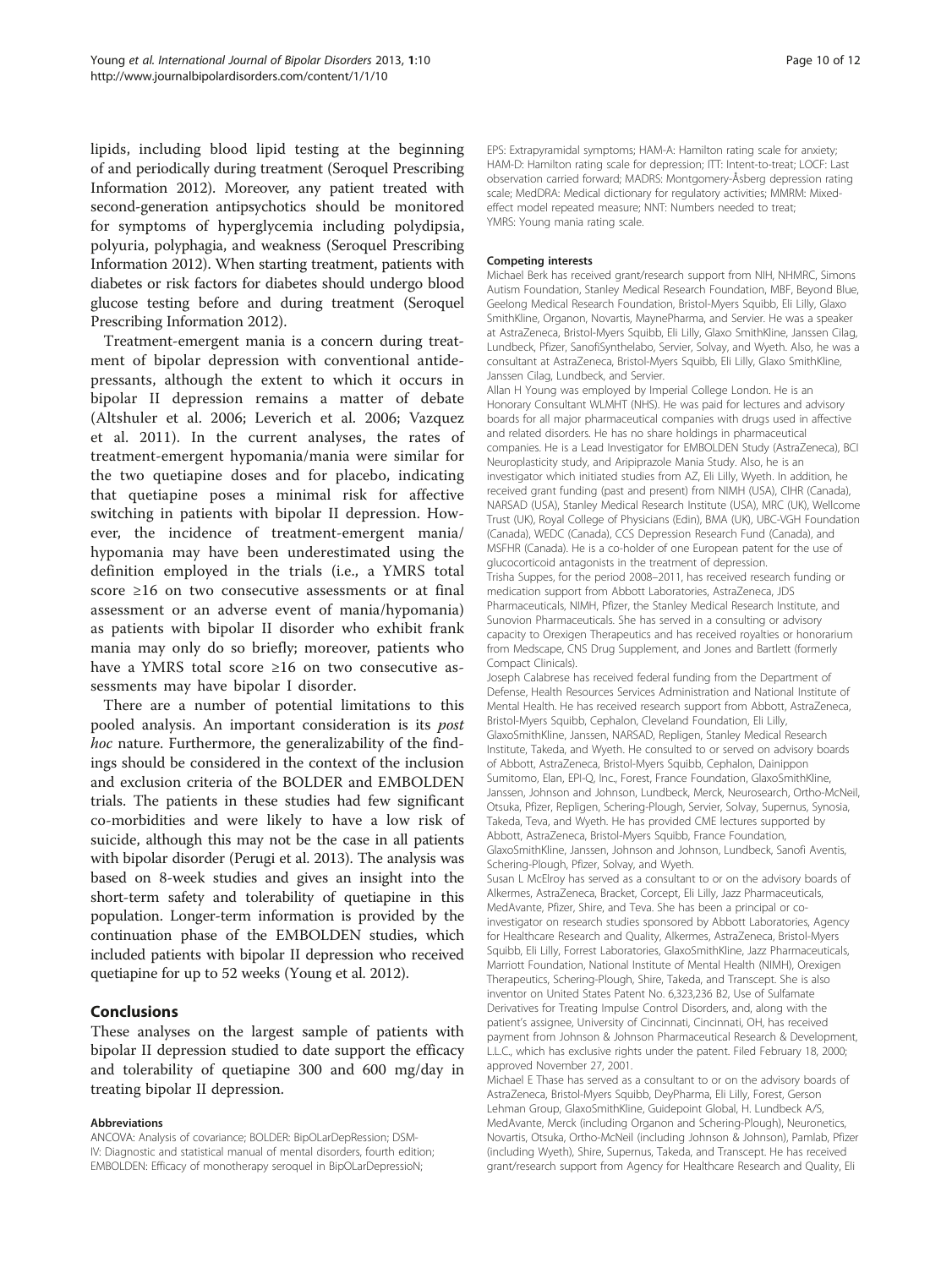<span id="page-10-0"></span>Lilly, Forest Laboratories, GlaxoSmithKline, National Institute of Mental Health, Otsuka, and Sepracor. Prior to 2011, he served on the speakers bureaus of AstraZeneca, Bristol-Myers Squibb, Eli Lilly, Merck, and Pfizer. Dr. Thase has equity holdings in MedAvante and receives royalty income from American Psychiatric Publishing, Guilford Publications, Herald House, and W.W. Norton. Dr Thase's wife is employed by Embryon (formerly Advogent). Urban Gustafsson is a former employee of AstraZeneca. Willie Earley is a former employee of AstraZeneca Pharmaceuticals LP.

#### Authors' contributions

AY, JC, SM, TS, and MT made substantial contributions to the acquisition of data and interpretation of data; UG, MB, and WE contributed to the analysis and interpretation of data. UG provided statistical analysis. All authors were involved in drafting the manuscript or revising it critically for important intellectual content. All authors read and approved the final manuscript.

#### Acknowledgments

We thank AnushaBolonna, PhD, and Chris Langford, PhD, from PAREXEL MMS, who provided medical writing support funded by AstraZeneca. The studies were funded by AstraZeneca.

#### Author details

<sup>1</sup>Department of Psychiatry, Imperial College, London SW7 2AZ, UK. <sup>2</sup>University Hospitals Case Medical Center, Case Western Reserve University, Cleveland, OH 44106, USA. <sup>3</sup>Formerly AstraZeneca R&D, Södertälje 151 85, Sweden. <sup>4</sup>School of Medicine, Deakin University, Deakin 3217, Australia.<br><sup>5</sup>Lindner Center of HOPE, Mason, OH 45040, USA, <sup>6</sup>University of Cincipr Lindner Center of HOPE, Mason, OH 45040, USA. <sup>6</sup>University of Cincinnati College of Medicine, Cincinnati, OH 45229, USA. <sup>7</sup> Department of Psychiatry, University of Pennsylvania School of Medicine, Western Pennsylvania, PA 19104, USA. <sup>8</sup>Department of Psychiatry and Behavioral Sciences, Stanford Medical Center and VA Palo Alto Health Care System, Palo Alto, CA 94304, USA. <sup>9</sup>Formerly AstraZeneca Pharmaceuticals LP, Wilmington, DE 19803, USA. <sup>10</sup>Orygen Youth Health Research Centre, Centre for Youth Mental Health, Parkville, VIC 3052, Australia. <sup>11</sup>The Mental Health Research Institute of Victoria, Parkville, VIC 3052, Australia. 12Department of Psychiatry, Melbourne University, Parkville, VIC 3052, Australia. 13Centre for Affective Disorders, Institute of Psychiatry, King's College, London WC2R 2LS, UK.

#### Received: 3 April 2013 Accepted: 19 June 2013 Published: 4 July 2013

#### References

- Altshuler LL, Suppes T, Black DO, Nolen WA, Leverich G, Keck PE Jr, Frye MA, Kupka R, McElroy SL, Grunze H, Kitchen CM, Post R. Lower switch rate in depressed patients with bipolar II than bipolar I disorder treated adjunctively with second-generation antidepressants. Am J Psychiatry. 2006; 163(2):313–5.
- American Psychiatric Association. Diagnostic and Statistical Manual of Mental Disorders, Fourth Edition, Text Revision. 4th ed. Washington, DC: American Psychiatric Association; 2000.
- American Psychiatric Association. Practice guideline for the treatment of patients with bipolar disorder (revision). Am J Psychiatry. 2002; 159 Suppl 4: 1–50.
- Angst J, Cui L, Swendsen J, Rothen S, Cravchik A, Kessler RC, Merikangas KR. Major depressive disorder with subthreshold bipolarity in the National Comorbidity Survey Replication. Am J Psychiatry. 2010; 167(10):1194–201.
- Angst J, Gamma A, Azorin JM, Bowden CL, Perugi G, Vieta E, Young AH. Evidence-based efforts to re-define bipolar disorders. Bipolar Disord. 2011; 13 Suppl 1: 14.
- Angst J, Gamma A, Bowden CL, Azorin JM, Perugi G, Vieta E, Young AH. Diagnostic criteria for bipolarity based on an international sample of 5,635 patients with DSM-IV major depressive episodes. Eur Arch Psychiatry Clin Neurosci. 2012; 262(1):3–11.
- Bauer M, Beaulieu S, Dunner DL, Lafer B, Kupka R. Rapid cycling bipolar disorder–diagnostic concepts. Bipolar Disord. 2008; 10(1 Pt 2):153–62.
- Benazzi F. Bipolar II, disorder: epidemiology, diagnosis and management. CNS Drugs. 2007; 21(9):727–40.
- Berk M, Dodd S. Review: rapid cycling bipolar disorder associated with female gender and bipolar type II subgroup. Evid Based Ment Health. 2004; 7(3):91.
- Berk M, Dodd S, Callaly P, Berk L, Fitzgerald P, de Castella AR, Filia S, Filia K, Tahtalian S, Biffin F, Kelin K, Smith M, Montgomery W, Kulkarni J. History of
- Bowden CL, Grunze H, Mullen J, Brecher M, Paulsson B, Jones M, Vagero M, Svensson K. A randomized, double-blind, placebo-controlled efficacy and safety study of quetiapine or lithium as monotherapy for mania in bipolar disorder. J Clin Psychiatry. 2005; 66(1):111-21.
- Calabrese JR, Keck PE Jr, Macfadden W, Minkwitz M, Ketter TA, Weisler RH, Cutler AJ, McCoy R, Wilson E, Mullen J. A randomized, double-blind, placebocontrolled trial of quetiapine in the treatment of bipolar I or II depression. Am J Psychiatry. 2005; 162(7):1351-60.
- Calabrese JR, Huffman RF, White RL, Edwards S, Thompson TR, Ascher JA, Monaghan ET, Leadbetter RA. Lamotrigine in the acute treatment of bipolar depression: results of five double-blind, placebo-controlled clinical trials. Bipolar Disord. 2008; 10(2):323–33.
- Cruz N, Sanchez-Moreno J, Torres F, Goikolea JM, Valenti M, Vieta E. Efficacy of modern antipsychotics in placebo-controlled trials in bipolar depression: a meta-analysis. Int J Neuropsychopharmacol. 2010; 13(1):5–14.
- Fiedorowicz JG, Endicott J, Leon AC, Solomon DA, Keller MB, Coryell WH. Subthreshold hypomanic symptoms in progression from unipolar major depression to bipolar disorder. Am J Psychiatry. 2011; 168(1):40-8.
- Gao K, Tolliver BK, Kemp DE, Verduin ML, Ganocy SJ, Bilali S, Brady KT, Shim SS, Findling RL, Calabrese JR. Differential interactions between comorbid anxiety disorders and substance use disorder in rapid cycling bipolar I or II disorder. J Affect Disord. 2008; 110(1–2):167–73.
- Goodwin GM. Evidence-based guidelines for treating bipolar disorder: recommendations from the British Association for Psychopharmacology. J Psychopharmacol. 2003; 17(2):149–73.
- Goodwin GM. Evidence-based guidelines for treating bipolar disorder: revised second edition–recommendations from the British Association for Psychopharmacology. J Psychopharmacol. 2009; 23(4):346–88.
- Grunze H, Vieta E, Goodwin GM, Bowden C, Licht RW, Moller HJ, Kasper S. The World Federation of Societies of Biological Psychiatry (WFSBP) guidelines for the biological treatment of bipolar disorders: update 2010 on the treatment of acute bipolar depression. World J Biol Psychiatry. 2010; 11(2):81–109.
- Gustafsson U, Fajutrao L. Effect of quetiapine on functioning and quality of life in bipolar depression [abstract]. Eur Psychiatry. 2011; 26(Suppl 1):1935.
- Hamilton M. The assessment of anxiety states by rating. Br J Med Psychol. 1959; 32(1):50–5.
- Hamilton M. A rating scale for depression. J Neurol Neurosurg Psychiatry. 1960; 23:56–62.
- Hirschfeld RM, Weisler RH, Raines SR, Macfadden W. Quetiapine in the treatment of anxiety in patients with bipolar I or II depression: a secondary analysis from a randomized, double-blind, placebo-controlled study. J Clin Psychiatry. 2006; 67(3):355-62.
- Judd LL, Akiskal HS, Schettler PJ, Coryell W, Endicott J, Maser JD, Solomon DA, Leon AC, Keller MB. A prospective investigation of the natural history of the long-term weekly symptomatic status of bipolar II disorder. Arch Gen Psychiatry. 2003; 60(3):261–9.
- Keck PE, Perlis RH, Otto MW, Carpenter D, Ross R, Docherty JP. The expert consensus guideline series: treatment of bipolar disorder. Postgraduate Med Special Report. 2004; 2004:1–120.
- Kupka RW, Luckenbaugh DA, Post RM, Leverich GS, Nolen WA. Rapid and non-rapid cycling bipolar disorder: a meta-analysis of clinical studies. J Clin Psychiatry. 2003; 64(12):1483–94.
- Kupka RW, Luckenbaugh DA, Post RM, Suppes T, Altshuler LL, Keck PE Jr, Frye MA, Denicoff KD, Grunze H, Leverich GS, McElroy SL, Walden J, Nolen WA. Comparison of rapid-cycling and non-rapid-cycling bipolar disorder based on prospective mood ratings in 539 outpatients. Am J Psychiatry. 2005; 162 (7):1273–80.
- Kupka RW, Altshuler LL, Nolen WA, Suppes T, Luckenbaugh DA, Leverich GS, Frye MA, Keck PE Jr, McElroy SL, Grunze H, Post RM. Three times more days depressed than manic or hypomanic in both bipolar I and bipolar II disorder. Bipolar Disord. 2007; 9(5):531–5.
- Lee S, Tsang A, Kessler RC, Jin R, Sampson N, Andrade L, Karam EG, Mora ME, Merikangas K, Nakane Y, Popovici DG, Posada-Villa J, Sagar R, Wells JE, Zarkov Z, Petukhova M. Rapid-cycling bipolar disorder: cross-national community study. Br J Psychiatry. 2010; 196(3):217-25.
- Leverich GS, Altshuler LL, Frye MA, Suppes T, McElroy SL, Keck PE Jr, Kupka RW, Denicoff KD, Nolen WA, Grunze H, Martinez MI, Post RM. Risk of switch in mood polarity to hypomania or mania in patients with bipolar depression